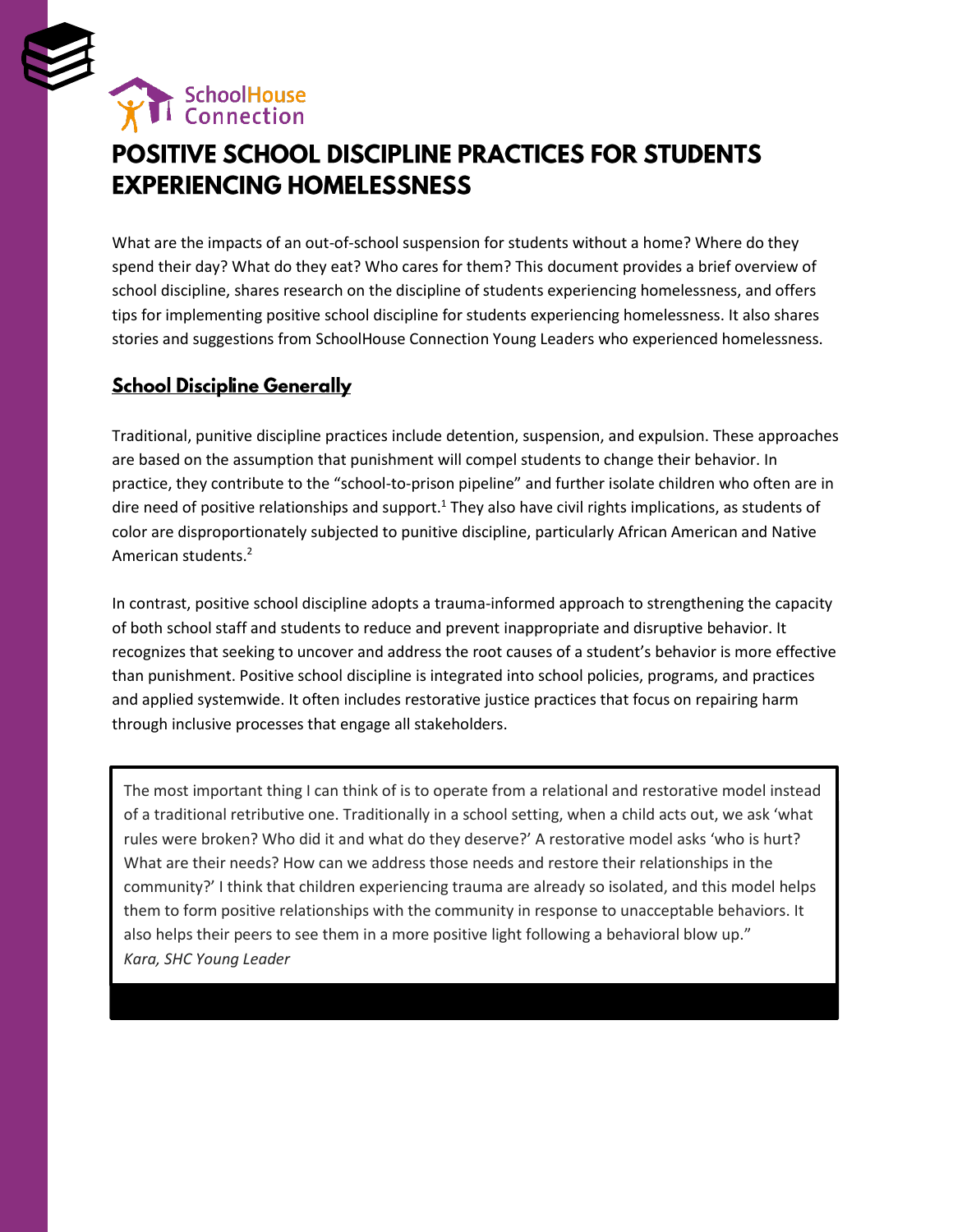

Positive school discipline is an important strategy to increase high school graduation rates. Punitive discipline is associated with negative student outcomes, such as lower academic performance, higher rates of dropout, failure to graduate on time, decreased academic engagement, and future disciplinary exclusion.<sup>3</sup> In contrast, restorative practices have been found to increase attendance and decrease serious behavioral incidents.<sup>4</sup> Proactive, preventative approaches to discipline that address the underlying cause or purpose of the behavior, and reinforce positive behaviors, have been associated with increases in academic engagement and achievement, as well as reductions in suspensions and school dropouts.<sup>5</sup>

### **School Discipline of Students Experiencing Homelessness**

Multiple studies have found that students experiencing homelessness are subjected to punitive discipline measures much more often than their housed peers.

- Students experiencing homelessness in Texas are twice as likely to be referred to in-school suspension, 2.5 times more likely to be suspended from school, and five times more likely to be referred to a Disciplinary Alternative Education Program.<sup>6</sup>
- In Indiana, students experiencing homelessness receive both in-school and out-of-school suspensions at twice the rate of housed students.<sup>7</sup>

These disproportionalities are worse for students experiencing homelessness than for other poor students.

- In Florida, 16% of students experiencing homelessness were suspended at least once in the 2015-16 school year, compared to 11% of housed students receiving free or reduced lunch, and 6% of housed students not receiving free or reduced lunch.<sup>8</sup>
- Students experiencing homelessness in Washington were suspended at twice the rate of housed students and at higher rates than housed, low-income students. This disproportionality held true for students in all homeless residence categories, including those sharing the housing of others due to loss of housing, economic hardship, or a similar reason.<sup>9</sup>

"I had morning basketball practice, and I was late and missed some practices because of not sleeping at night or having to find a way to get my brother and sister to school on time before I got myself to school. My coach never really looked deeper or asked why. I was always punished and used as an example to the rest of the team by having to run suicides and perform extra work. I remember how I felt every time I had to do extra work on top of everything else on my plate." *Heather, SHC Young Leader*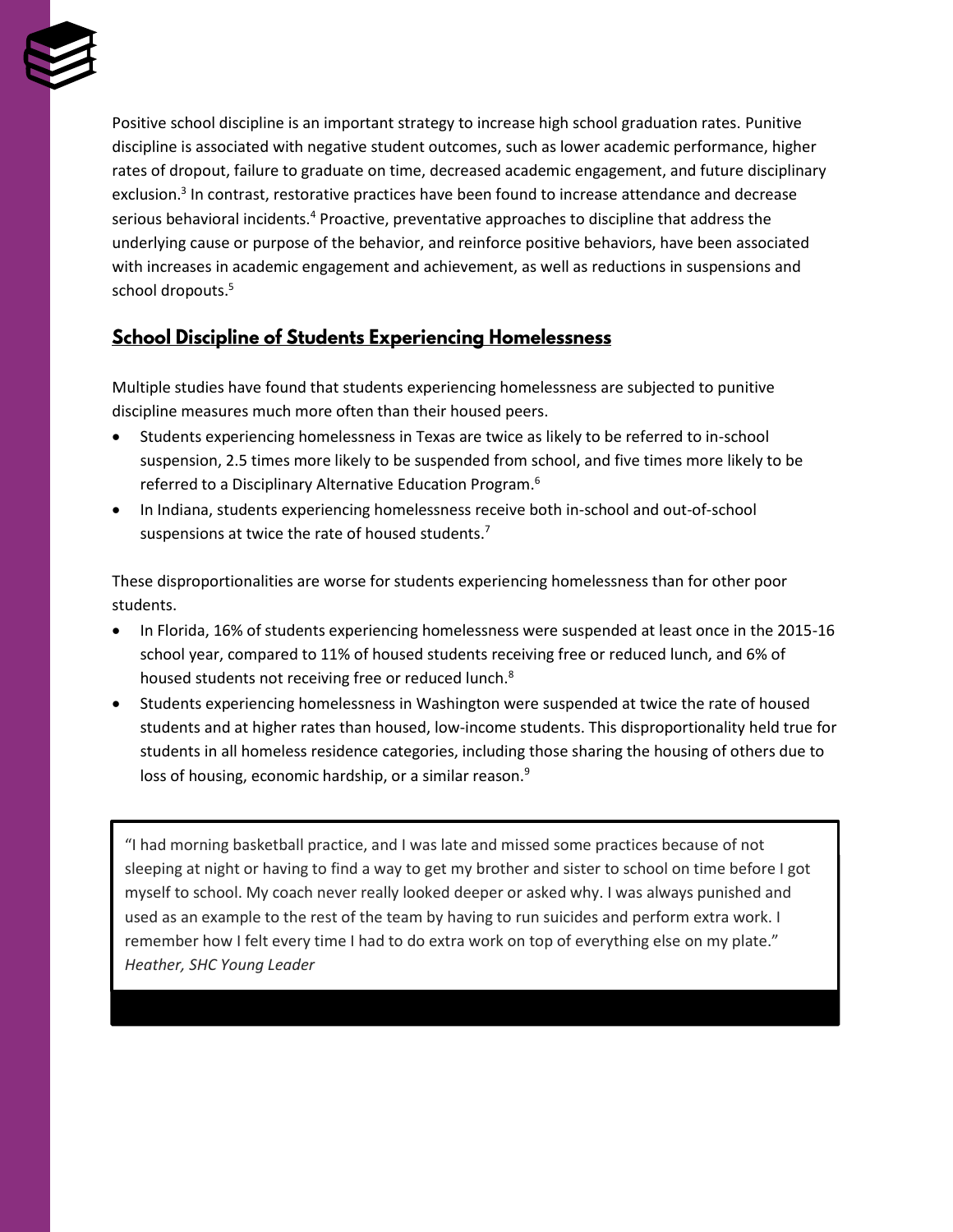

# Tips for Implementing Positive School Discipline for Students Experiencing **Homelessness**

• Always operate from a trauma-informed perspective.

*"For our students, the instability, uncertainty and often violence of 'home' can be a brutal punishment." - Jordann Lankford, Montana's Indian Teacher of the Year at Intertribal Immersion School*

- Make school a safe zone for students. Create a space that is predictable, where students can make mistakes and be held accountable, but feel secure.
- Track the discipline rates at schools for all students and for students experiencing homelessness specifically. Share the data with schools and ask schools with high and/or disproportionate discipline rates to create an action plan to address them.
- Be sure the McKinney-Vento district homeless liaison or school-based liaisons are consulted on discipline of students experiencing homelessness and have the capacity to be involved.

*"The key is seeing the liaison's job as a case management model and shifting your district administration's focus toward seeing a robust McKinney-Vento program as a solution to a lot of problems—classroom management problems, discipline problems, and graduation rate problems." - Linda Long, Support/Homeless Services Coordinator at Haysville Schools, KS*

- Engage students in establishing the rules and consequences, thereby preventing the discipline system from seeming surprising, imposed, or arbitrary.
- Train and engage school administrators, resource officers, counselors, and teachers in implementing school-wide positive behavioral interventions and supports.

*"I trained assistant principals and our school district police force. I was able to raise awareness about the trauma and effects of homelessness. Now assistant principals call me when they have discipline issues with students." - Norma Mercado, Parent Involvement & Homeless Liaison at Bastrop ISD, TX*

• Engage the broader community, such as substance abuse services, police, juvenile courts, and juvenile probation.

*"I have developed a good relationship with juvenile probation, and now we are working together to help all students stay in school and resolve their issues. For example, I intervened for a 15-year old student who was going to be incarcerated until age 18. I explained the family was homeless, with limited resources and family trauma, and the judge instead sent him to our alternative program. He is on track for graduation now." - Norma Mercado*

Be aware of potential triggers.

*"In some schools, we found that bells triggered a fight or flight response and negative behaviors. Shutting off the bells cut behavioral referrals in half in some schools." - Jordann Lankford*